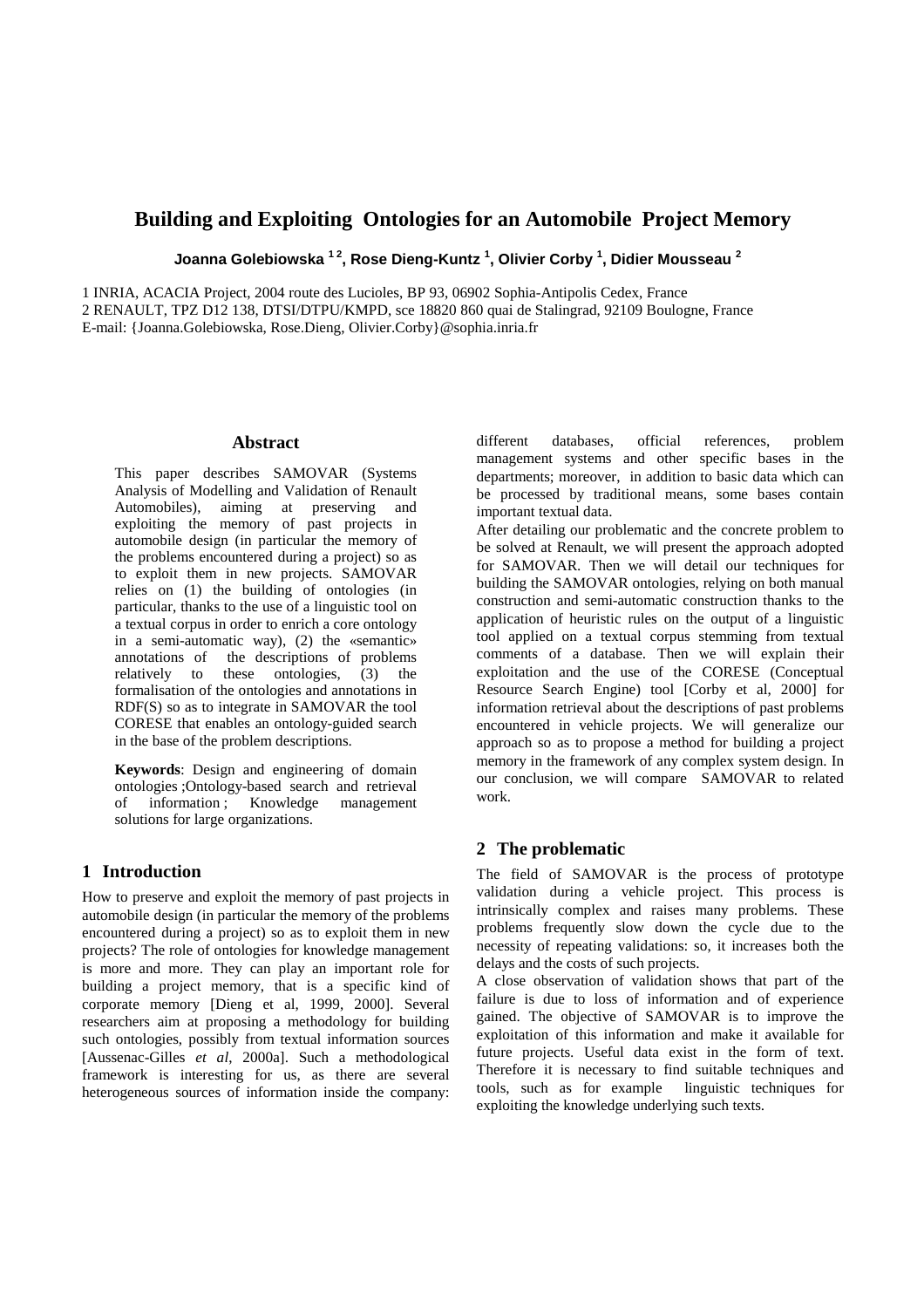# **2.1 Context**

The product development cycle of an automobile is made of numerous repetitive sub-cycles (design / development / validation) - of short or long duration. The whole cycle is punctuated by milestones and prototype waves which mark the production of successive models and prototypes, more or less complex. During a vehicle project, validations are carried out: the testing department checks that the component-parts or the functions satisfy the requirements of the product specifications.

Thus, the quality of smoothness of the dashboard, the noise of a car door being shut, the behaviour of the car on cobble stones, or even its resistance to high or low temperatures are tested. These validations are spread throughout the vehicle project and done successively by the testing department, starting from the most elementary functions till the final synthesis test. The project begins with tests related to the engineering center according to the parts validated and ends with tests on performance, speed and crash.

These project validation phases often reveal discrepancies with respect to the specifications. From detection of a problem to its resolution, such problems are documented in a unique data management system called Problem Management System (PMS). This system uses a database including the information needed for the process of problem management: especially information on the actors involved in the project and above all, the descriptions and comments on the problems that arose.

# **2.2 Interest of exploiting the Problem Management System**

The appearance of problems increases the additional costs and the project duration. Therefore solutions have been thought out. One possible solution would be to exploit the information contained in the PMS in order to use the PMS not only as a problem management system but also as a source of information.

The PMS can be considered as a huge source of information, thanks to the textual fields of the base which are particularly rich and under-exploited. The actors involved in the automobile design project express themselves freely for describing the problems detected, as well as the various solutions proposed, or the constraints for carrying out such or such solution. This base can therefore be considered as archives or even as constituting (a part of) the memory of a project, more precisely the memory of the problems encountered during the project.

Furthermore, in the company, there are other information sources, such as the official corporate referential or the numerous local bases of the testing department. It would be

useful to exploit this information with the contents of the PMS.

Therefore our aim is to propose a means of retrieving, structuring and making reusable this wide quantity of information for the same project or for the other projects. The participants of current projects have expressed needs related to information search and retrieval useful during the validation phases. Their needs concerned especially the retrieval of similar incidents, detection of any correlation or dependency with other incidents and so the reuse of existing solutions within the same or even a different project.

Some pieces of information are relatively simple to retrieve. However, this is not the case for the textual data of PMS. The vocabulary used by the project participants in such comments is broad and varied: a given term (existing in the corporate official referential) frequently has different designations according to the department or even the phase reached in the project. Therefore, our objective was to detect a suitable semantic term, to classify it according to the validation process and to link it with all the variations encountered. So, we needed to extract the main terms of the domain (and the relations between them if possible) and to structure them in our ontology.

### **2.3 SAMOVAR's approach**

A synthesis of tools dedicated to the extraction of terms and of relations from textual corpora is proposed in [*Aussenac et al*, 2000]. Several linguistic tools exist to extract candidate terms: Lexter [Bourigault, 1994], Nomino<sup>1</sup>, Ana [Enguehard, 1992] [Enguehard and Pantera, 1995]. With regard to the acquisition of semantic relations, several approaches enable to acquire them (based on the exploitation of syntactical contexts : [Grefenstette, 1994], or the use of the lexical-syntactical patterns : [Hearts, 1992], [Desclès and Jouis, 1993]). Few tools are offered such as Coatis [Garcia, 1998] for causal relationships, Cameleon [Seguela, 1999] [Seguela and Aussenac-Gilles, 1999] for hyponymy and meronymy relations.

The approach of SAMOVAR consists of structuring the knowledge contained in the PMS textual fields describing problems, and of enabling the user to carry out searches with the aim of finding similar problem-descriptions

As a starting point, we took directly the exploitable sources (i.e. the different databases of the company), and then we built up several ontologies offering different viewpoints on the validation process: problems, projects, services, components (i.e. parts). After having primed our base manually, we completed it progressively, with the elements from the PMS textual data using Natural Language Processing (NLP) tools – in particular, Nomino that was chosen as term extractor for availability reasons. This stage

<sup>1</sup> http://www.ling.uqam.ca/nomino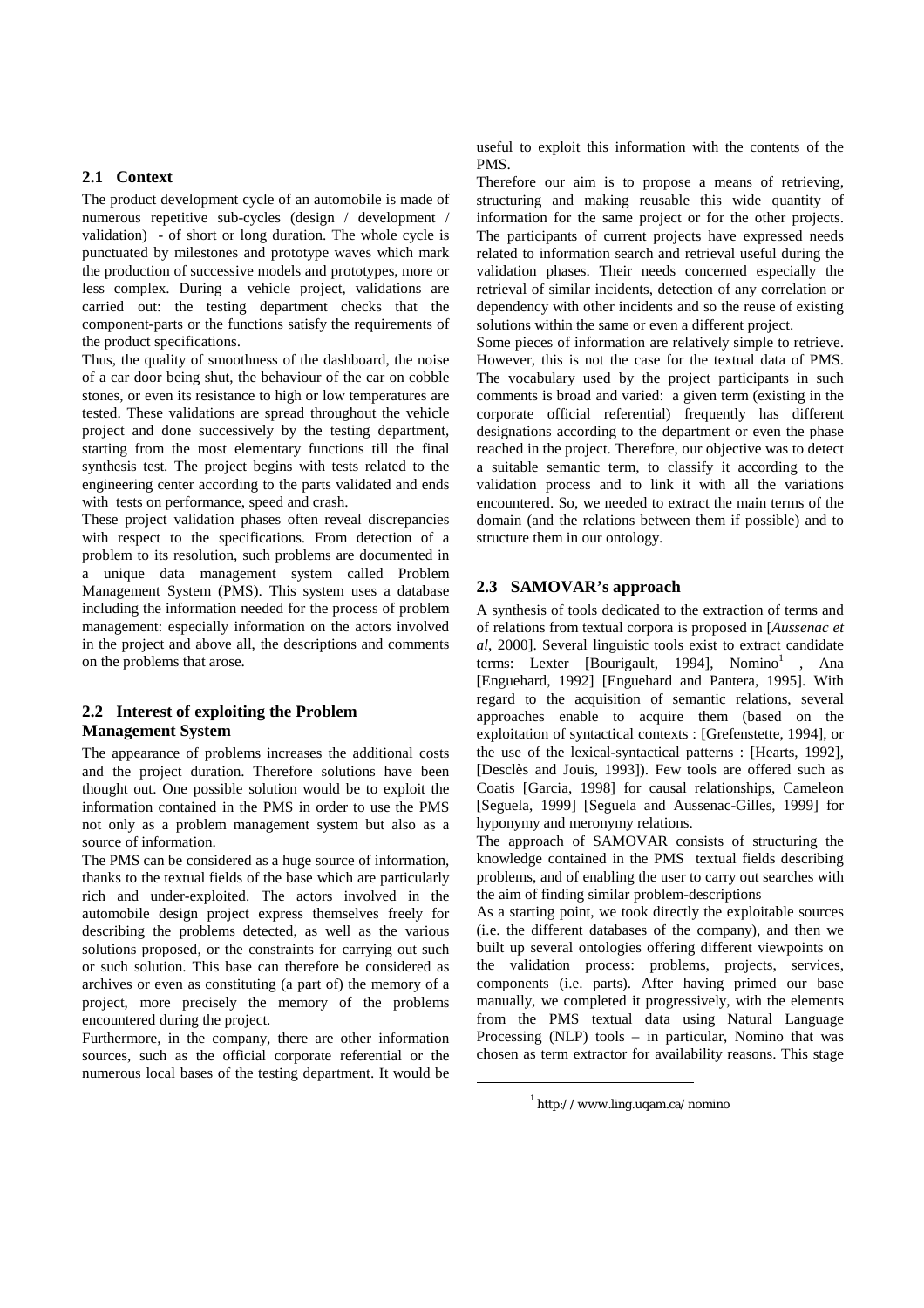is automatic, however the support of an expert is necessary throughout the process. Then we annotated the problem descriptions automatically with instances of concepts of the ontologies. Finally we facilitated the access to the base of problem-descriptions thanks to the formalization in RDF(S) of the ontologies and of the annotations, enabling the use of the CORESE tool [Corby et al, 2000] to carry out ontologyguided searches through the such annotated base of problem-descriptions. The wholeSAMOVAR approach is summarized in figure 6.

## **3 SAMOVAR ontologies**

The SAMOVAR base is composed of 4 ontologies, each dedicated to the description of a precise field :

- ! *Component* Ontology: it is based on the official company referential, corresponding to the functional segmentation of a vehicle into sub-components;
- *Problem* Ontology: it contains the problem types and it is built up semi-automatically from a manuallyactivated core from textual fields taken from the problem management system;
- Service Ontology: it corresponds to the services crossreferenced with the company organization (management and profession) and it is supplemented by PMS information. This ontology gives an additional overall point of view on the problems;
- *Project* Ontology: it reflects the structure of a project and it is made up of knowledge acquired during a project vehicle, according to the interviews carried out with different actors on the project.

Each ontology is a n-leveled hierarchy of concepts linked by the specialization link.

*Remark:* Instead of building several interconnected ontologies, we could have built one single ontology organized through several sub-ontologies. We chose to distinguish the different ontologies in order to enable their possible reuse independently from one another.

### **3.1 Construction of the ontologies**

The ontologies were built through two phases according to the data type and the means involved:

- a first extraction of the information contained in data bases,
- a second extraction, with specific techniques and tools for discovering the information « hidden » in texts.

The core of our ontology was primed manually, thanks to elements stemming from existing bases (see figure 1).



**Figure 1:** *Construction of ontologies for SAMOVAR*

A first extraction of the initial data (1) supplied a textual format (2) which was then translated in the form of an ontology, by respecting the RDFS format (as expected by CORESE). In parallel, another extraction was made from the Component referential in order to complete the previous data with additional information. Then the ontological base (3) was used to annotate the data with the terms designating concepts of the ontologies. Thus we obtained the initial base annotated with annotations related to the concepts of the ontologies (4).

A second process deals with the textual data (the final goal being to enrich the result of the first extraction with the information stemming from the texts).

This process exploits the output obtained after application of the linguistic tool Nomino on the textual corpus stemming from the textual comments contained in the problem management system (PMS). Nomino is a tool for extraction of nominal groups from a representative corpus in a domain. Nomino takes as input a textual corpus and produces as output a set of « lexicons » - lists of nouns, nominal complex units (NCU), additional nominal complex units (ANCU), verbs, adjectives, adverbs. The (A)NCU corresponds to the prepositional groups (PG) or the nominal groups (NG). The lexicons of the NCU are accessible in the form of graphs which illustrate the existing dependencies for a PG or a NG. Then, we exploited the lexicons and the graphs produced by Nomino, in order to :

- detect the significant terms (i.e. corresponding to important validation points in the automobile design validation process),
- enrich the **Problem** ontology by means of the Nomino graphs, by exploiting the regularity of their structures.

### **Detection of significant terms**

Firstly, we analysed the lexicons produced by Nomino in order to discover the most frequent terms, likely to be the most representative terms of the domain : *wiring, assembling, pipe, attachment, centring, component, installation, conformity, branch, hole, clip, screw, contact,*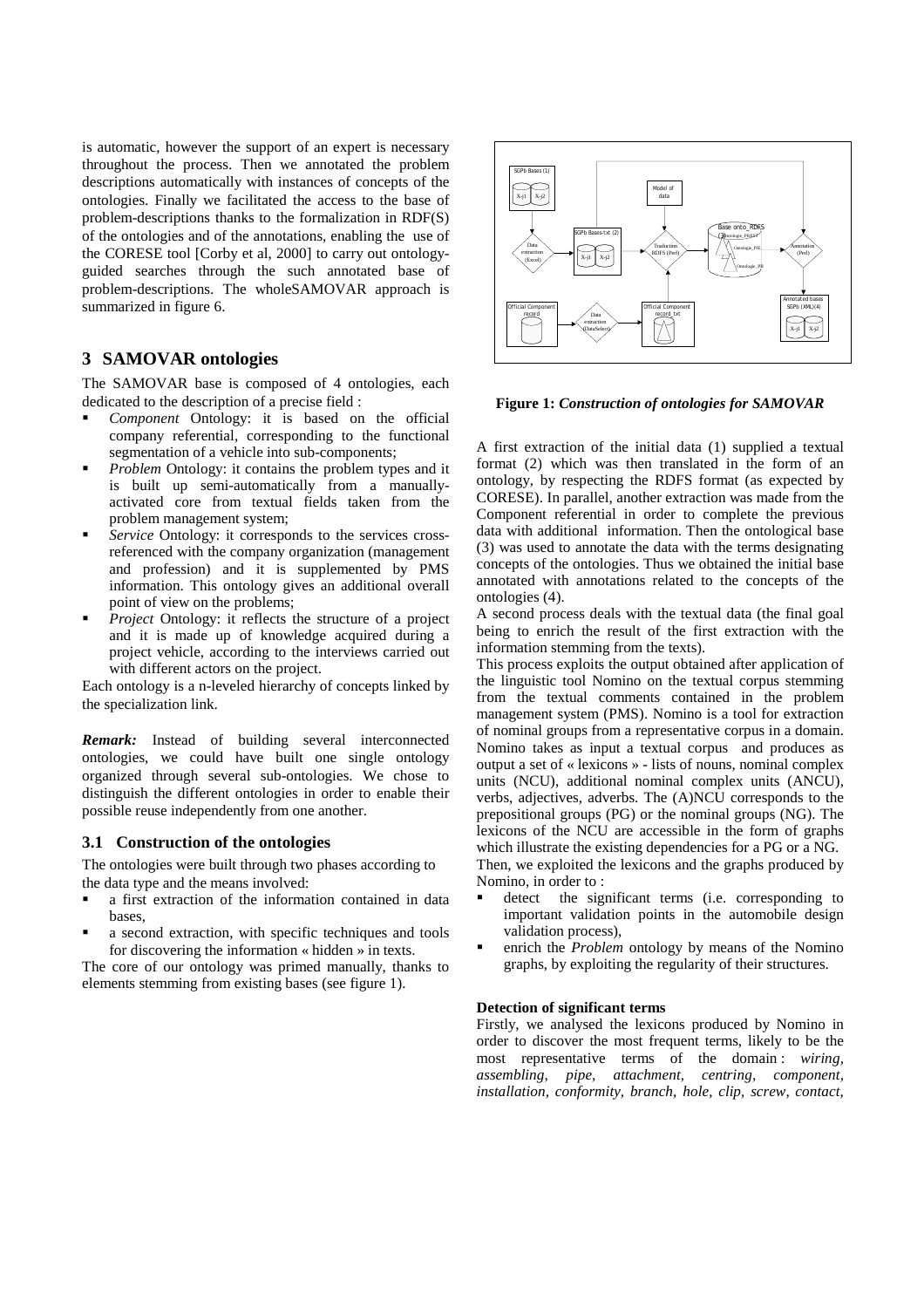*maintains, tightening, paw, position, geometry, nut, to screw, hygiene, connecting*.

These structured terms allowed us to set up the *Problem* ontology. The initial structuring of this ontology was based discussions with the experts. Figure  $\overline{2}$  shows an extract of this *Problem* ontology.



**Figure 2:** *Extract of the Problem Ontology*

The terms selected for the bootstrap were those which are exploitable as semantic clues for a problem type: for example, a problem of Centring can be discovered thanks to the presence of such clues as «indexage», coaxiality, «entraxe», etc.

Indeed the Nomino outputs can be sorted by frequence numbers. The most frequent words can be considered as relevant fr the processed domain and we exploit them as clues for the *Problem* ontology bootstrap.

The validity of the terms (i.e. the candidate terms for the bootstrap, and the clues exploited to find them) was confirmed with support of the experts.

Once the bootstrap of ontology was constituted, it needed to be enriched. For this purpose, we used the prepositional groups stemming from Nomino.

### **Enrichment of the** *Problem* **ontology**

Besides nouns, Nomino produces nominal and prepositional groups. We exploited the structures of the most frequent cases : figure 3 shows an extract of the ANCU produced by Nomino.

```
difficulte de mep, difficulte de mise ne place,
difficulte d'alignement, difficulte de chaussage,
difficulte d' emmanchement, difficulte \overline{d}' accostage,
difficulte_d'agraphage, difficulte_d'acces,
difficulte_de_vissage, difficulte_de_serrage,
difficulte_de_emmanchement, difficulte_de_montage,
durete de clipsage, durete de connexion,
durete_de_manoeuvre, durete_de_mep,
probleme_de_clipsage, clipsage_impossible,
clipsage_difficile clipsage_inefficace,
probleme_de_fixation, eclairage_insuffisant,
-<br>effort de clipsage, effort de declipsage,
effort_de_mep, effort_de_montage,
effort_de_positionnement, effort_de_raccordement,
effort_de_serrage, effort_de_sertissage,
```

| effort de sertissage insuffisant,                 |
|---------------------------------------------------|
| effort_d_encliquetage, effort_de_branchement,     |
| effort de chaussage, collier agressif,            |
| deplacement_goulotte, deplacement_locating,       |
| deterioration de connecteur,                      |
| deterioriation_lecheur_ext,                       |
| detrompage insuffisant, gene pour clipsage,       |
| gene_pour_fixation,                               |
| gene_pour_la_fixation_du_presseur,                |
| gene_pour_la_mep,                                 |
| gene_pour_la_mep_de_l_agrafe_du_cablage_moteur,   |
| gene_pour_la_mep_de_l_agrafe_tuyau,               |
| gene_pour_la_mep_du_monogramme,                   |
| gene_pour_la_mep_du_rivet,                        |
| gene_pour_la_mep_du_tuyau_hp,                     |
| impossibilite_de_clipsage_du_tuyau,               |
| impossibilite_de_mep_du_protecteur,               |
| impossibilite de montage de la facade de console, |
| impossibilite de mep boitier qps/qsm,             |
| mal_indexee_sur_moteur,                           |
| mal_placee_pour_l_operateur,                      |
| mal_positionnees_sur_cablage, manque_boutonniere, |
| mauvais tenu du gicleur, mauvais tenu du moteur,  |
| mauvais_centrage, mep_difficile                   |

**Figure 3:** *Extract of ANCU produced by Nomino*

The manual analysis of these NCU was performed by studying each Nomino output carefully so as to find some regularities in the NCU obtained by Nomino. This manual analysis, carried out with the support of the expert, supplied the structures which we exploited to build the SAMOVAR heuristic rules. For instance, we could find cases such as:

(DIFFICULTE EFFORT PROBLEME DURETE MANQUE RISQUE

EFFORT) DE PROBLEME GENE POUR PROBLEME DE PIECE MAUNAIS PROBLEME DE PIECE IMPOSSIBILITE DE PROBLEME DE PIECE PROBLEME(INCORRECT IMPOSSIBLE INSUFFISANT DIFFICILE) (DETERIORATION DEPLACEMENT MANQUE RUPTURE CASSE) DE PIECE PIECE(DETERIORE AGRESSIF INEFFICACE)

### or in English:

(DIFFICULTY EFFORT PROBLEM HARDNESS LACK RISK EFFORT) OF PROBLEM DISCOMFORT FOR PROBLEM OF PART BAD PROBLEM OF PART IMPOSSIBILITY OF PROBLEM OF PART PROBLEM(INCORRECT IMPOSSIBLE INSUFFICIENT DIFFICULT) (DAMAGE DISPLACEMENT LACK BREAK BREAKAGE) OF PART PART (DAMAGED AGRESSIVE INEFFICIENT)

We exploited these structural regularities of Nomino outputs to build manually heuristics rules validated by the expert, heuristic rules which would enable the feeding of the ontology in a semi-automatic way.

These rules that reflected the existing structures in the corpus were determined manually, but once implemented and activated, they helped us to enrich the *Problem* ontology automatically by suggesting to attach a relevant new concept corresponding to a new term, at the right position in the ontology. Figure 4 shows examples of heuristic rules.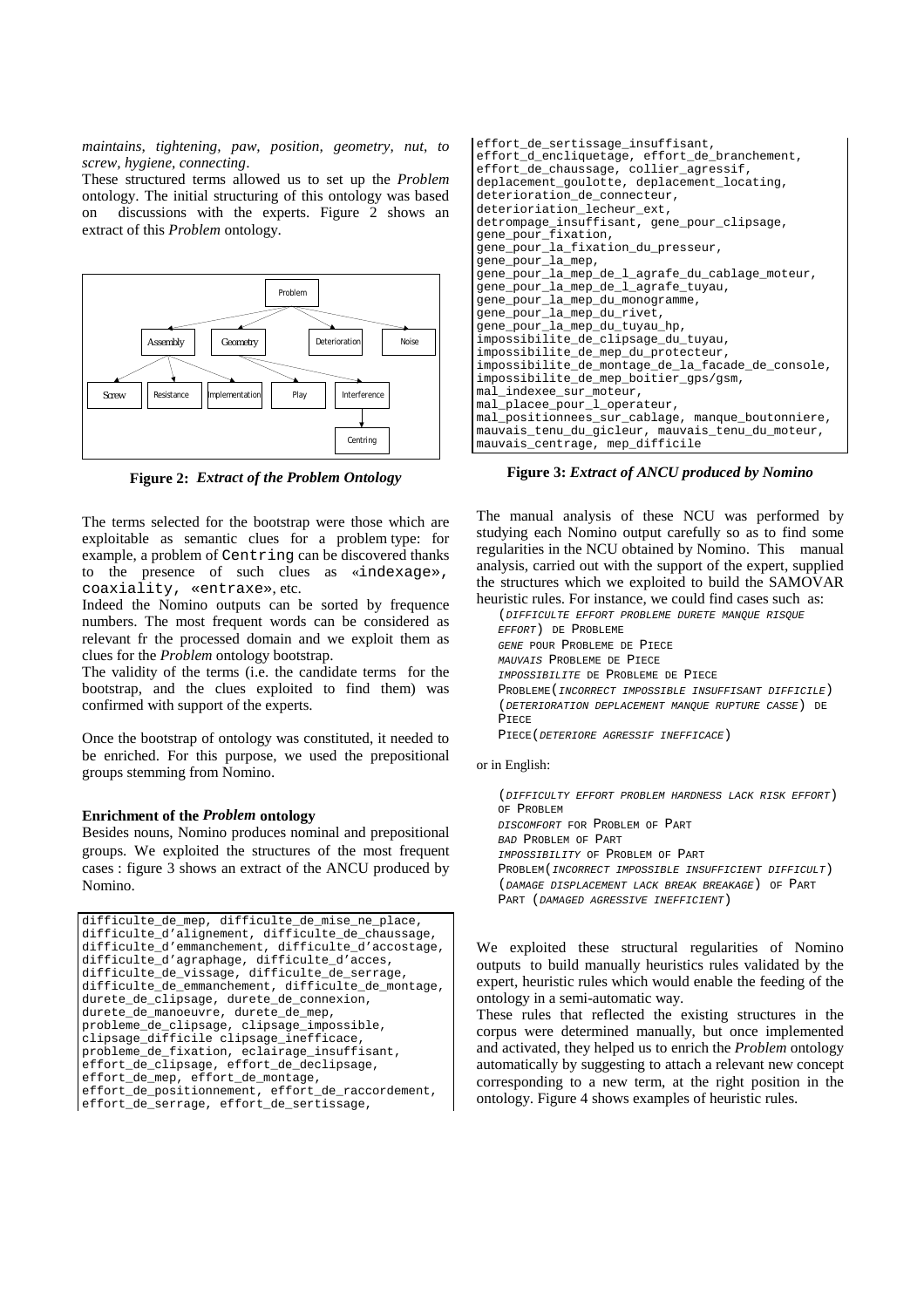```
R1 : Noun [type=Problem,n=i]
Prep[lemma=« of »]
Noun[type=Problem,n=i+1] ;
R2 :(difficulty||effort||hardness||lack||ri
sk||effort) Prep[lemma=« of »]
Noun[type=Problem]
R3 : impossibility Prep[lemma=« of »]
Noun[type=Problem] Prep[lemme=« of »]
Noun[type=Component]
R4 : Noun[type=Problem]
Prep[lemma=« of »||lemma=« on »||lemma=« un
der »] Noun[type=Component]
```
**Figure 4:** *Examples of heuristic rules*

These rules represent the possible combinations between the elements of the *Component* and *Problem* ontologies as attested in the texts. A rule is presented as a series of categories, each one possibly decorated with a set of features (for example type=Problem to indicate that the element is part of the *Problem* ontology, type=Component for an element of *Component* ontology, etc.).

These rules were implemented in PERL.

### **Kinematic of the process**



**Figure 5:** *Process of enrichment of the ontology Problem*

We enriched the *Problem* ontology gradually. For that, the SAMOVAR system takes in entry the Nomino outputs, the *Component* ontology, and the heuristic rule base. Then it analyses the nominal groups to see with which rule each of them can match.

*Example of a Nominal Group and the corresponding rule:*

**NOISE OF RUBBING** OF THE WHEEL DURING ITS HEIGHT ADJUSTMENT

```
Noun[type=Problem,n=i] Prep[lemma=« of »]
Nom[type=Problem, n=i+1] ;<sup>2</sup>
```
The rule matches the nominal group, recognises the first term as a noise (that corresponds to an existing concept in the *Problem* ontology) and proposes to build a concept for the second noun and to insert it in the *Problem* ontology, as a son of the *Noise* concept. In the following case, the rule matches the name of the part and proposes to link the first term as a *Problem* :

#### **JUDDERING OF THE REAR SWEEP ARM** ON PPP3

Noun[type=Problem] Prep[lemma=« of »||lemma=« on »||lemme=« under »] **Noun[type=Component]**  $i<sup>3</sup>$ 

The output provides the candidate terms to insert in the *Problem* ontology. The knowledge engineer (possibly with the support of the expert) validates each candidate and decides if the position proposed for insertion in the existing *Problem* hierarchy is correct. If yes, a concept corresponding to the term is inserted in the ontology. Such a concept – that was attested in the textual corpus - can be compared to a «terminological concept» if we use the terminology of Terminae [Biébow and Szulman, 1999].

To formalize our ontologies, we chose the RDF Schema (RDFS) language, which is recommended by W3C for description of resources accessible by the Web. RDFS allows to simply describe the ontology to which RDF annotations will be relative to. Such RDF annotations are quite relevant to describe resources within a company. We can consider the descriptions of the problems met in a vehicle project (i.e. problem descriptions contained in PMS) as resources being a part of the memory of this project.

Therefore, we developed a parser which, at the end of the process, generates a version of the ontology in RDF Schema (which is also the formalism required by the CORESE software). After RDF(S) generation, the annotations of the PMS problem-descriptions are automatically updated by SAMOVAR in the form of RDF statements.

**Nom[type=Problème,n=i] Prep[lemme=« de »]** Nom[type=Problème,n=i+1]

<sup>2</sup> **BROUTEMENT DU BRAS-BALAI AR** SUR PPP3

Nom[type=Problème] Prep[lemme=« de » | | lemme=« sur » | | lemme=« sous »] **Nom[type=Pièce]** ;

<sup>2</sup> **BRUIT DE FROTTEMENT** DU VOLANT PENDANT SON REGLAGE EN HAUTEUR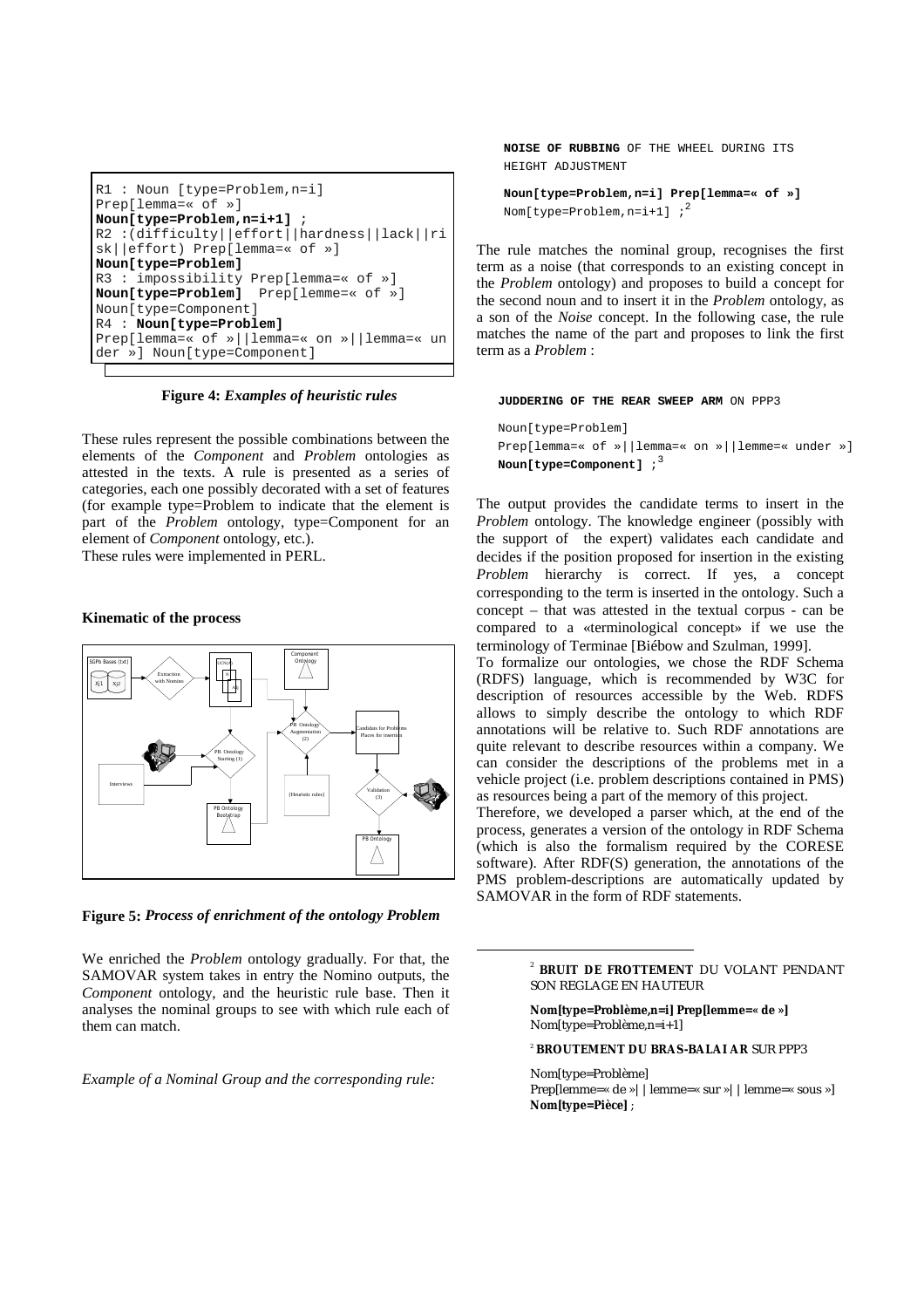# **4 Exploitation of the Ontologies**

## **4.1 Use of the CORESE Tool**

The ontologies set up were used to make annotations on the problem-descriptions from the PMS, considered as document elements. Their formalization in RDF Schema and the formalization of the annotations in RDF enabled to use the CORESE tool for information retrieval guided by such RDF(S) ontologies and annotations [Corby *et al*, 2000].

The CORESE tool implements a RDF(S) processor based on the conceptual graph (CG) formalism [Sowa, 1984]. CORESE relies on RDF(S) to express and exchange metadata about documents. CORESE offers a query and inference mechanism based on the conceptual graph (CG) formalism. It may be compared to a search engine which enables inferences on the RDF statements by translating them into CGs.

CORESE translates the classes and properties of RDFS towards CG concept types and relation. CORESE also translates the base of RDF annotations into a base of CGs. This enables the user to ask queries to the RDF/CG base. A query is presented in the form of an RDF statement which is translated by CORESE into a query graph which is then projected on the CG base (using the projection operator available in CG formalism). The graphs results of this projection are then translated back into RDF for providing the user with the answers to his query. The projection mechanism takes into account the concept type hierarchy and the relation type hierarchy (obtained by translation of the RDF schemas).

To exploit CORESE, we formalised the SAMOVAR ontologies into RDFS. Then, we indexed the problemdescriptions of the PMS base with instances of concepts from these ontologies, while respecting the XML-based RDF syntax. After these two stages, the user could carry out information retrieval from the annotated problemdescription base. The results of the user's query take into account not only the initial terms of the query but the links modeled in the different ontologies.



**Figure 6:** *Architecture of SAMOVAR*

## **4.2 Examples of queries**

Here are two examples in which we show that the problems extracted from texts and structured with hierarchical links allows us to find duplications of problem descriptions:



### **Figure 7:** *Pathway for the ontologies to retrieve information*

In the first example, the user is looking for the problems of *fixing on the gearshift lever bellows*. A single answer is obtained:

T\_Fixation rdf:about=http://coco.tpz.totto.fr:8080/SAMOVARXML/MO Xj1-02057.xml

Libelle DIAMETRE DU SOUFFLET AU NIVEAU DU BOUTON PRESSION NON EN CONCORDANCE AVEC LE DIAMETRE DU POMMEAU DU SELECTEUR DE VITESSE (**VOIR PSXj2-00193**)

Piece SOUFFLET\_DE\_LEVIER\_DE\_VITESSE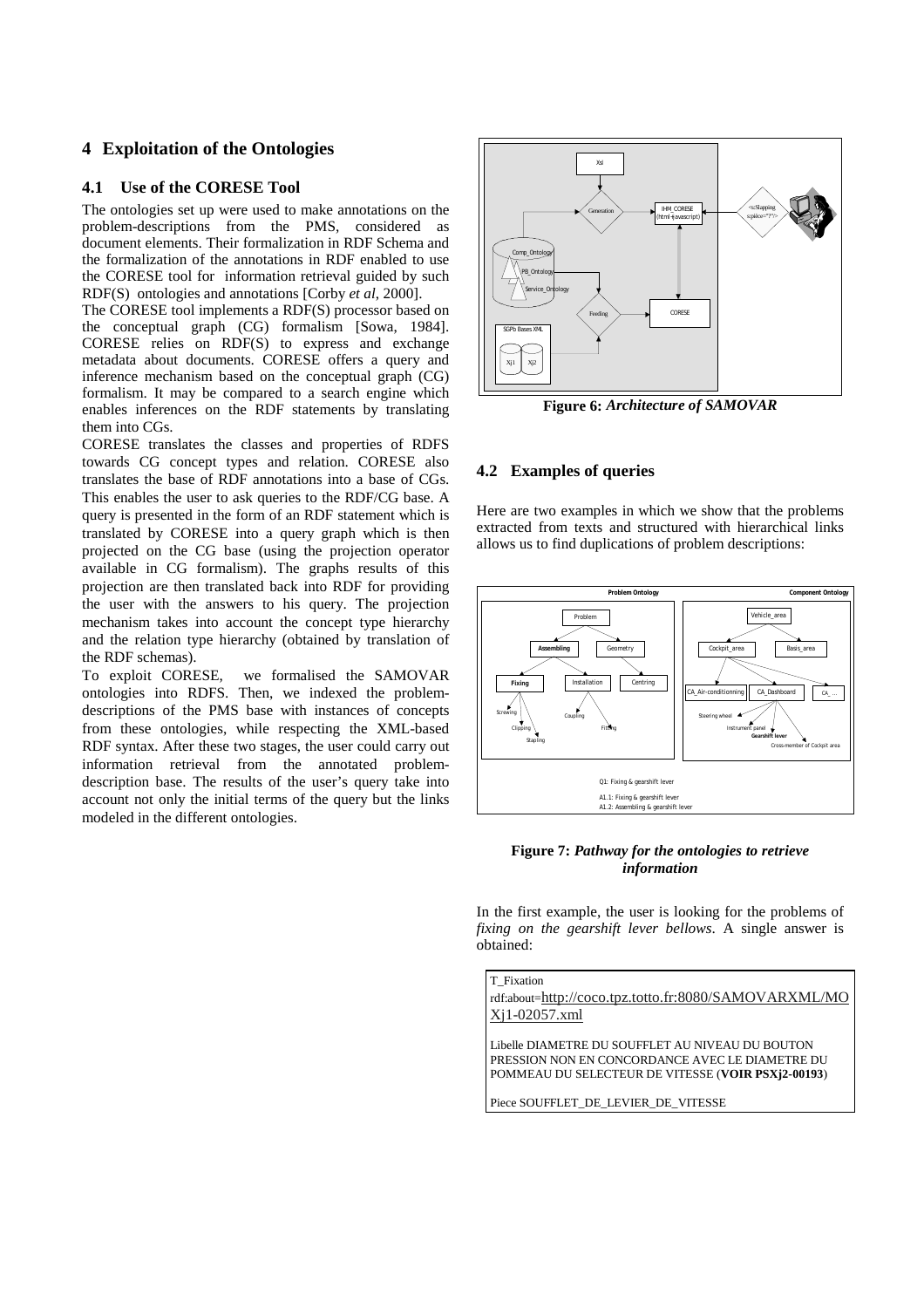On the other hand, if the user extends her query to take into account more general concepts, following the ontological links (in our case - *assembling*), she will find a second case, which is effectively a similar problem-description.

Following a successive route through the ontologies thanks to the generalization and specialization links, the user can expand the query to find the subsuming concepts (cf. the fathers of the elements of the query) and the sibling concepts. In the example, the user can explore the *problems on gearshift lever*, level by level: from problems of fixing /connecting, she can go up to the father of this last concept (i.e. *Assembling*), and then go down to the other children concepts (e.g. *Installation*). The second case thus found is a similar problem-description to the first answer :

T\_Montage

rdf:about=http://coco.tpz.totto.fr:8080/SAMOVARXML/PS Xj2-00193.xml

Libelle BOUTON PRESSION DU SOUFFLET DE LEVIER DE VITESSE IMMONTABLE (**GEREE PAR MOXj1-02057**)

Piece SOUFFLET DE LEVIER DE VITESSE

In the second example, the user would like to find the *problems of centring on crossbar of cockpit area*. The system returns three cases among which two turn out to be problem-descriptions pointing mutually:

T\_Centrage

rdf:about="http://coco.tpz.totto.fr:8080/SAMOVARXML/MOXj1- 00403.xml"

libelle FIXATIONS PDB : FIXATIONS LATERALE G ET COMPTEUR DECENTRE SUR TRAVERSE.

piece TRAVERSE\_DE\_POSTE\_DE\_CONDUITE

T\_Centrage

rdf:about="http://coco.tpz.totto.fr:8080/SAMOVARXML/MOXj1- 02071.xml"

libelle FIXATION : SUPPORT CARMINAT SUR TRAVERSE DECENTREE. (**VOIR PSXj2-00023**)

piece TRAVERSE\_DE\_POSTE\_DE\_CONDUITE

T\_Centrage rdf:about="http://coco.tpz.totto.fr:8080/SAMOVARXML/PSXj2- 00023.xml"

libelle NON COAXIALITE DES TROUS DE FIXATION SUPPORT CALCULATEUR CARMINAT SUR TRAVERSE.(**GEREE PAR MOXj1-02071**)

piece TRAVERSE\_DE\_POSTE\_DE\_CONDUITE

The browsing through the ontology lets the user browse the whole base of problem-descriptions, following the semantic axes modeled through links in the ontologies. This browsing helps the user to find similar problem-descriptions.

# **4.3 Evaluation of the ontologies for the search of similar problem-descriptions**

The tests were made on the *Component* and *Problem* ontologies covering the corpus corresponding to an extract of the PMS base of a vehicle-project:

- a first step was concerning a specific perimeter (*Dashboard*) for 2 milestones,
- a second step processed the entire base of the project.

We created these ontologies taking the different information sources into account (official references cross-checked with items from the problem base). In professional terms the domain corresponds to the process of *assembling*. At present the *Dashboard* perimeter contains 118 concepts and 3 relations among which 22 components within 6 architectural areas, 12 sections and 3 levels reflecting the official *Component* referential. The *Problem* ontology contains about 43 types of problems. The *Service* ontology comprises 9 services extracted automatically from the base. These ontologies have been used to annotate around 351 problemdescriptions.

The whole base contains 792 concepts and 4 relations among which 467 components are structured in the same way, but updated with a typology of 39 component managers. The *Problem* ontology contains about 75 types of problems. The *Service* ontology contains about 38 types of services retrieved from base. These ontologies have been used to annotate around *4483* problem-descriptions.

### **Discussion**

The first exploratory investigations on search of similar problem-descriptions have been proved to be interesting. All problem-descriptions mutually pointing have been found (in the case where problem-descriptions belong to the covered perimeter). Furthermore, there were less answers, but only the relevant ones.

So, we can conclude that good results are obtained thanks to the annotations of problem-descriptions with the instances of the problem types discovered from texts and structured in an ontology.

We can also notice that the modeling of the ontology is essential in this method. Test modifications in the *Problem* ontology had more or less positive repercussions on the results. It is important to make sure of the validity of the ontology with the experts' support.

More generally, the method strongly depends on the corpus of the handled domain : if we reuse it for another domain, it will probably be necessary to update the heuristic rules allowing extraction of new concepts in order to cover the structures not processed. Indeed, the heuristic rules depend on the regularities found among the candidate terms extracted from the corpus.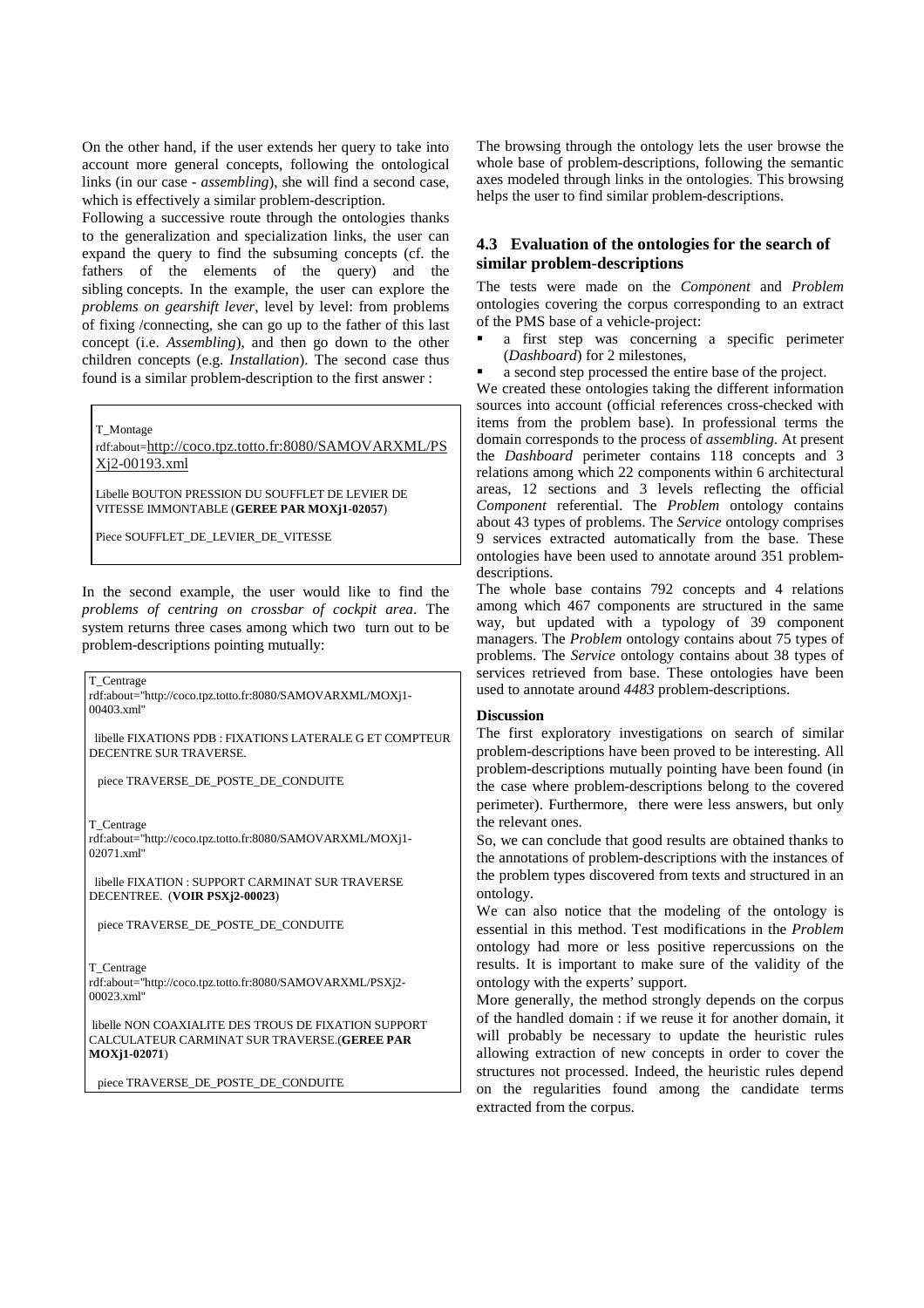Other « adjustments » were necessary during the process. For example, annotations with problems are at present performed by pattern matching : an annotation with a specific problem is activated as soon as the presence of some clues (for example Centring will be detected thanks to the presence of such clues as indexage, coaxiality, entraxe). According to the order of triggering of the rules, a problem-description can be annotated with instances of different ontology concepts. It would be interesting to order the rule triggering.

Besides, some other NLP tools (such as relation extractors [Garcia, 1998] [Seguela, 1999]) could help to refine furthermore the results of the *Problem* ontology construction.

As a further work, we intend to apply the same approach for building a *Solution* ontology (that would be connected to the *Problem* ontology). The same approach can be adopted: i.e. write heuristic rules from the manual analysis of the regularities of the candidate terms produced by Nomino and expressing possible solutions to the problems.

It would enable to index the problem-descriptions not only with instances of the concepts of the ontologies *Problem*, *Project*, *Service* and *Component*, but also with adequate instances of concepts of this *Solution* ontology.

## **6 Conclusions**

## **6.1 Related Work**

We have previously evoked several linguistic tools, dedicated to the extraction of terms and of relations from textual corpora. Among such tools, the choice of Nomino was due to both its relevance for our purposes and its availability. SAMOVAR can be compared to several approaches or tools integrating linguistic tools for extraction of candidate terms from a textual corpus.

Terminae [Biébow and Szulman, 1999] offers a methodology and an environment for building ontologies thanks to linguistic-based techniques of textual corpus analysis. The method is based on a study of the occurrences of terms in a corpus in order to extract the conceptual definitions and the environment helps the user in her modeling task by checking the characteristics of a new concept and by proposing potential family knot. Lexiclass [Assadi, 1998] offers an interesting approach for building a regional ontology from technical documents. This tool enables the classification of syntagms extracted from a corpus, in order to help the knowledge engineer to discover important conceptual fields in the domain. Lexiclass coupled with Lexter, carries out a syntagm classification from Lexter according to the terminological context of the terms.

[Aussenac-Gilles *et al*, 2000] describes a general method for building an ontology, method based on analysis of textual corpus using linguistic tools. The authors give the example of the Th(IC)2 project where they combine several

tools for processing the textual corpus, each tool dedicated to a specific task (Lexter for terms extraction, Cameleon for relations, Terminae - for concept hierarchy construction ) Our method is situated in such a methodological framework: we use various specific tools in every step of the process, but with a corpus stemming from different origins (i.e. both interviews and textual data retrieved from existing databases). This variety characterizes the originality of our approach. [Maedche and Staab, 2000a, 2000b] [Kietz *et al*, 2000] also present a general architecture for building an ontology from a textual corpus. [Maedche and Staab, 2000a, 2000b] exploit different linguistic tools so as to build a concept taxonomy and exploit a learning algorithm for mining non-taxonomic relations from texts.

The integration of CORESE in SAMOVAR and its ability to enable information retrieval thanks to annotations linked to the concepts of the ontologies thus build in a semi-automatic way is one originality of SAMOVAR. We must notice that SAMOVAR thus implements an approach for finding similar problems among past problem descriptions, which is a typical capability of case-based reasoning systems [Moussavi, 1999].

# **6.2 Further work**

As noticed earlier, we will study heuristic rules for extraction of the *Solution* ontology from the textual corpus. Moreover, making explicit the links between the *Problem* and the *Solution* ontologies would enable to refine the indexing of the problem descriptions. Therefore, we will exploit a linguistic tool enabling the extraction of domaindependent semantic relations, adapted to the automobile domain.

# **6.3 Towards a Method for Building a Project Memory**

By finding information about similar problems processed during a given project, SAMOVAR has begun the process of capitalization in the company. It would be henceforth possible to spread it to wider scale - to exploit the incidents and the existing solutions between different vehicle projects, to study problems and solutions within the same range or the same project, and in longer term, exploit this capitalization to discover the recurring problems of a company by making re-show tender spots "generators of problems " in the engineering centres. So SAMOVAR could enhance information sharing among the teams involved in the same or different vehicle projects.

We could exploit the SAMOVAR principles for other projects, provided that the right adaptations are carried out, especially at the level of the ontologies. We can thus generalize our approach to other domains than automobile design, for example to build and exploit a memory of the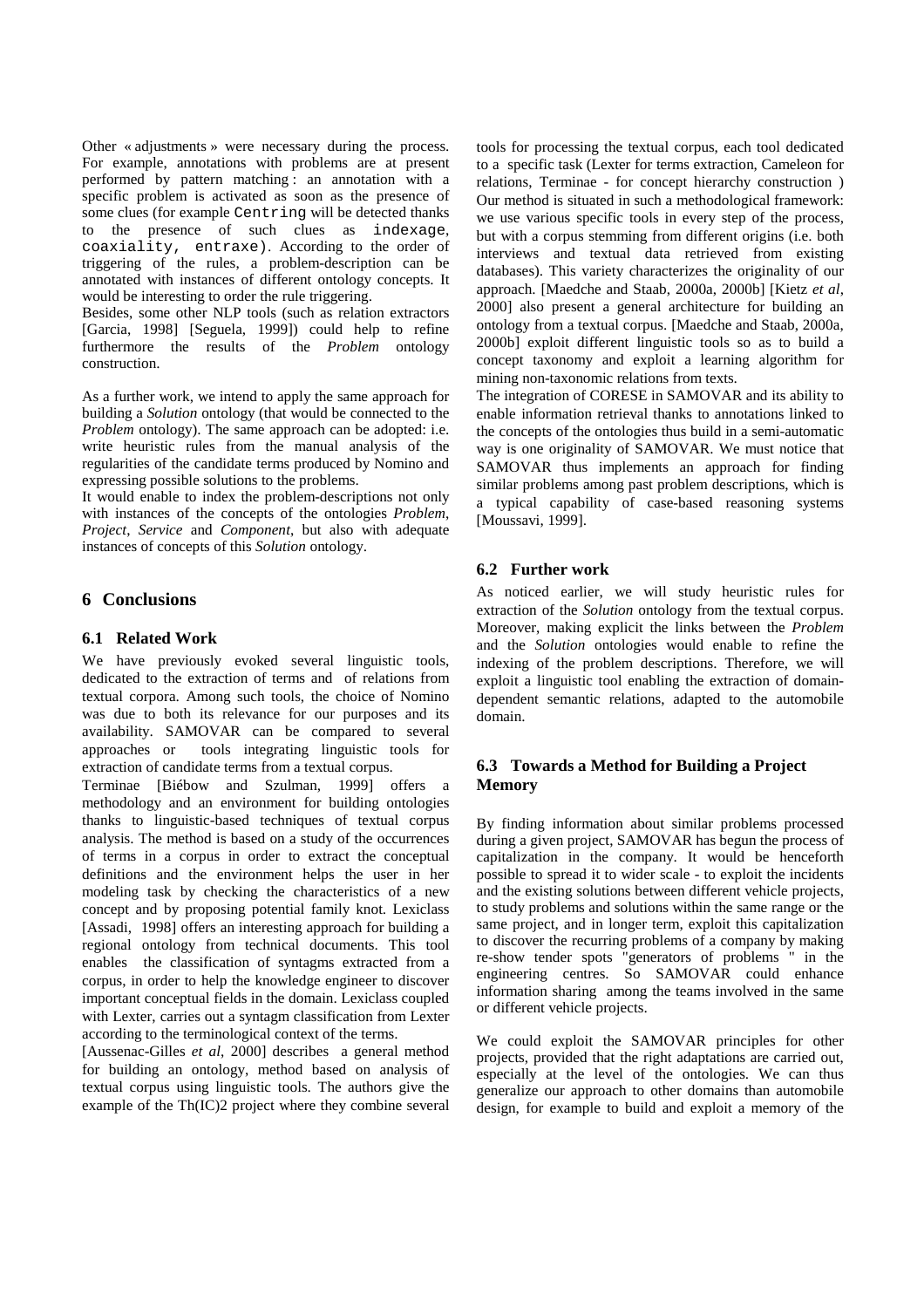project of design or construction of any complex system, particularly regarding the memory of the problems encountered in such projects (e.g. incidents met during the design of a plane, a satellite, even a power plant, etc.). We propose a method relying on the following steps:

- 1. If there exists a database or a referential describing the components of this complex system, exploit it to build semi-automatically a *Component* ontology. Otherwise, use linguistic tools and method such as the ones described in [Aussenac-Gilles *et al*, 2000b] in order to build this Component ontology.
- 2. If there exists a description of a project characteristics in the considered company, exploit it to build a *Project* ontology. Otherwise, rely on interviews of the experts.
- 3. Establish a corpus of texts describing the problems met during one or several existing projects. It can involve texts resulting from textual documents or from textual comments in databases.
- 4. Exploit some existing linguistic tools allowing the extraction of candidate terms (e.g. Lexter [Bourigault, 1994, 1996] or Nomino for French texts).
- 5. Analyse manually (with the support of an expert) the regularities among the candidate terms which are liable to describe types of problems (resp. solutions). Then thanks to the regularities observed, write heuristic rules exploiting both these regularities and the *Component* and *Project* ontologies in order to suggest terms to include as concepts into the *Problem* (resp. *Solution*) ontology and even more to propose their position in this ontology. Validate such heuristic rules by the expert.
- 6. Use these heuristic rules and let an expert validate the propositions of the system obtained thanks to these heuristic rules.
- 7. Use the concepts of the *Problem, Solution, Component* and *Project* ontologies, so as to index automatically the elementary problem-descriptions (in the textual corpus) with instances of these concepts.
- 8. Exploit an RDFS generator for the ontologies and an RDF generator for the annotations, in order to be able to use the search engine CORESE to query the base annotated by the instances of problems.

The proposed methodology is generic. However the rules are constructed relying on the corpus: they reflect the existing structures of the corpus and are strongly connected to it. So, to apply the methodology for another domain it will be necessary to rebuild the heuristic rule base, so as to make it reflect the regularities observed in the corpus. This is typical of a methodology based on corpus analysis.

### **Acknowledgments**

We wish to thank our colleagues for their precious advices on our work and for their contribution in reading over this article.

## **References**

- [Assadi, 1998] Assadi H, Construction of a regional ontology form text and its use with a documentary system. In N. Guarino, ed. Proc. of the 1<sup>st</sup> Int. Conf. On Formal Ontology and Information Systems (FOIS'98), p. 236- 249, IOS Press, 1998.
- [Aussenac-Gilles et al 2000a] Aussenac-Gilles N, Biébow B, Szulman S, Corpus analysis for conceptual modelling, EKAW'2000 Workshop Ontologies and Texts, Juan-les-Pins, October 2-6, 2000 pages 13-20
- [Aussenac-Gilles et al, 2000b] Aussenac-Gilles N, Biébow B, Szulman S, Revisiting Ontology Design : a Method Based on Corpus Analysis, In R. Dieng and O. Corby eds, Knowledge Engineering and Knowledge Management: Methods, Models and Tools, EKAW 2000, Juan-les-Pins, French Riviera, October 2-6, 2000, p. 172-188.
- [Biébow and Szulman, 1999] Biébow B, Szulman S, Terminae : a linguistics-based tool for building of a domain ontology, In D. Fensel and R. Studer, eds, Knowledge Acquisition, Modeling and Management, Proc. of the 11th European Workshop (EKAW'99), LNAI 1621,. Springer-Verlag, 1999.
- [Bourigault, 1994] Bourigault D, Lexter, un Logiciel d'Extraction de TERminologie, Application à l'acquisition des connaissances à partir de textes, PhD thesis, E.H.E.S.S, Paris, France, 1994
- [Bourigault, 1996] Bourigault D, Lexter, a natural language processing tool for terminology extraction. Proc. of the  $7<sup>th</sup>$ EURALEX Int. Congress, Goteborg, 1996.
- [Brickley, 2000] Brickley D. and Guha R.V. eds. Resource Description Framework (RDF) Schema Specification 1.0, W3C Candidate Recommendation 27 March 2000, http://www.w3.org/TR/rdf-schema
- [Corby et al, 2000] Corby O, Dieng R , Hébert C, A Conceptual Graph Model for W3C Resource Description Framework, ICCS'2000, Springer-Verlag, Darmstadt, August 2000.
- [Dieng *et al*, 1999] Dieng R., Corby O., Giboin A. and Ribière M. Methods and Tools for Corporate Knowledge Management. In S. Decker and F. Maurer eds, International Journal of Human-Computer Studies, Special issue on Knowledge Management, 51:567-598, September 1999.
- [Dieng *et al*, 2000] Dieng R., Corby O., Giboin A., Golebiowska J., Matta N. and Ribière M. Méthodes et Outils pour la Gestion des Connaissances, Dunod, 2000.
- [Enguehard, 1992] Enguehard C, ANA, Apprentissage Naturel Automatique d'un réseau sémantique, thèse de doctorat, UTC, 1992
- [Enguehard and Pantera, 1995] Enguehard C, and Pantera L. Automatic natural acquisition of terminology. Journal of Quantitative Linguistics, 2/1:27-32, 1995.
- [Faure and Nédellec, 1999] D. Faure and C. Nédellec., In D. Fensel and R. Studer, editors, Proc. of the 11th European Workshop (EKAW'99), LNAI 1621,. Springer-Verlag, 1999.
- [Garcia, 1998] Garcia D, Analyse automatique des textes pour l'organisation causale des actions. Réalisation du